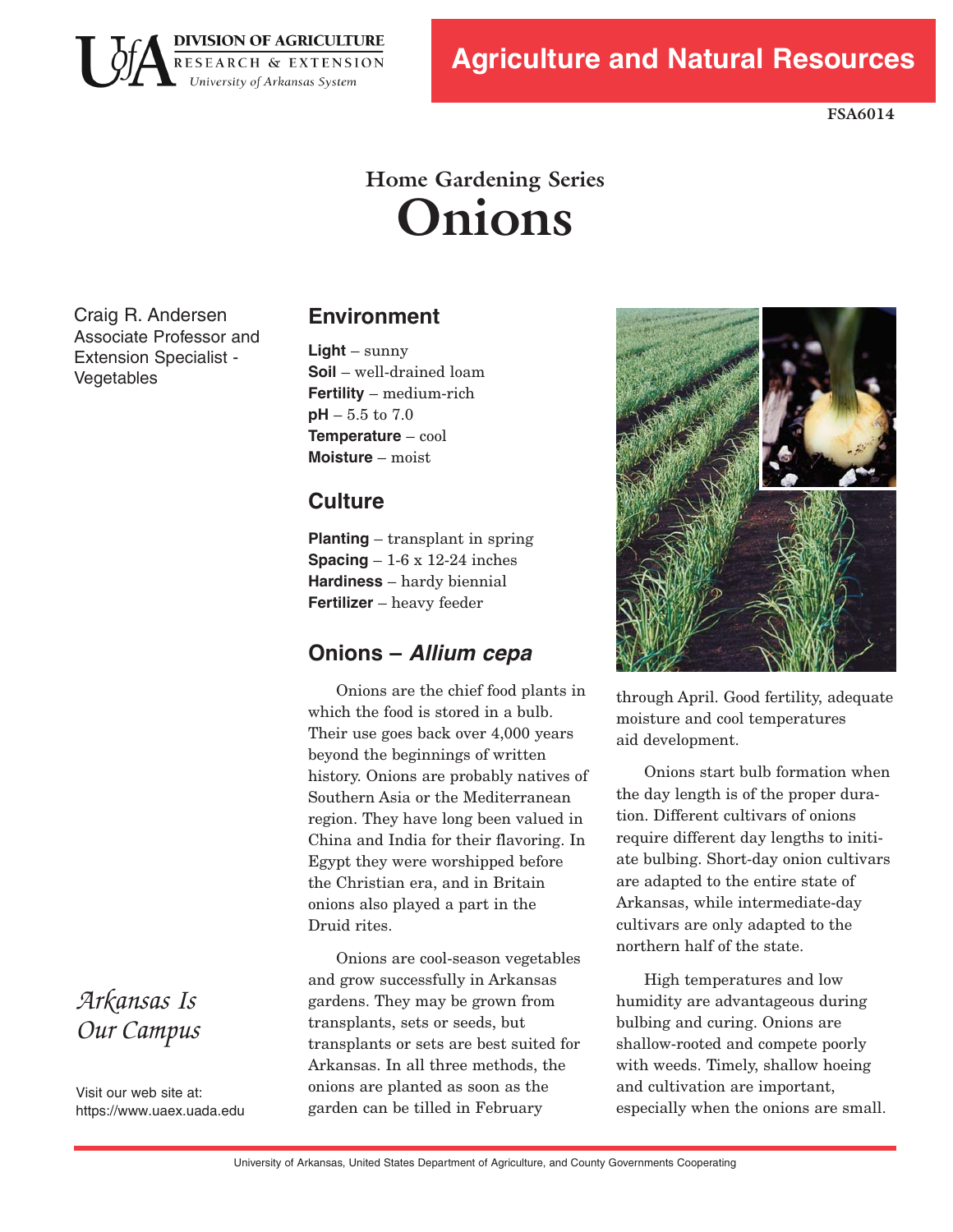#### **Cultivars**

|                            |                                     | Days to         | <b>Plants Per</b><br>100 Feet | <b>Disease</b><br><b>Resistance</b> | Day       |                                                                        |
|----------------------------|-------------------------------------|-----------------|-------------------------------|-------------------------------------|-----------|------------------------------------------------------------------------|
| Crop                       | <b>Cultivar</b>                     | <b>Maturity</b> | of Row                        | or Tolerance                        | Length    | <b>Remarks</b>                                                         |
| Onions From<br>Transplants | Crystal Wax                         | 80              | 200 plants                    |                                     | <b>SD</b> | White, flat bulb, very mild.                                           |
|                            | Super Star                          | 90              |                               |                                     | ID        | AAS winner, globe<br>shaped.                                           |
|                            | Texas Grano<br>1015Y Super<br>Sweet | 88              |                               | Pink root                           | <b>SD</b> | Sweet, globe shaped, best<br>adapted Grano type.                       |
|                            | Red<br><b>Burgundy</b>              | 90              |                               |                                     | <b>SD</b> | Red bulb, pungent, will<br>store better than most<br>short-day onions. |
|                            | Candy                               | 100             |                               |                                     | SD, ID    | Yellow, globe shaped,<br>adaptable to wide range<br>of latitudes.      |
| Onions From<br>Seed        | Evergreen                           | 120             | $1/2$ oz                      | Pink root                           |           | Non-bulbing, long, white<br>stems, slow bolting.                       |

Abbreviations: **AAS**: All-America Selections®; **ID**: Intermediate Day; **SD**: Short Day

# **Cultural Practices**

#### **Onions From Transplants**

Transplanting young onion plants has become a popular method of growing large, dry onions for slicing. Transplants are purchased in bundles (usually 60 to 80 plants) from garden stores and through seed and nursery catalogs. It is the most common way to plant short-day onions.

**Spacing and Depth of Planting – Plant in fertile** soil in early spring. Space the plants 4 to 5 inches apart in the row to produce large-sized bulbs. (Closer spacing will significantly decrease bulb size.) You may space plants 2 inches apart and pull every other plant for green onions. Where this method is used, pull green plants early to avoid competition with the main crop. Allow 12 to 15 inches between rows. Set the transplants 1 to 1 1/2 inches deep, taking care not to cover the youngest leaf, and apply 1 cup per plant of a starter fertilizer solution per foot of row.

**Care** – Weeds and grass compete with the onion plants for nutrients and moisture during the growing season. Remove all weeds and grass by shallow cultivation and hoeing. Side-dressing fertilizer may be necessary.

**Harvesting** – The bulbs are usually ready for harvest from mid-May to mid-June. When some of the tops have fallen over, the onions may be pulled and dried. Onions from transplants are easily bruised. They have a relatively short storage life and should be used during the summer.

#### **Onions From Seed**

Growing onions from seed is the least popular of the three methods. A longer period of time is required for development, especially for dry onions. Dry onions need to be planted late in the fall and overwintered. Both green bunching and dry onions can be grown directly from seed. The varieties are different from the varieties sold as sets.

**Spacing and Depth of Planting - Plant seed** 1 inch deep (10 to 15 seed per foot). Allow 12 to 15 inches between rows. Plant onion seeds as soon as the garden can be tilled in the spring.

**Care** – Control grasses and weeds with shallow hoeing and cultivation throughout the season. When the seedlings are 3 to 4 inches high, thin to 1/2 to 1 inch between plants for green onions.

To develop long, white stems for green onions, draw as much as 1 inch of loose soil up to the plants when they are 5 to 6 inches high. Do not pull the soil up to the plants for dry bulbs. You will increase the possibility of bulb decay.

**Harvesting** – Harvest green onions whenever the base of the plant is 3/8 inch or larger.

#### **Onions From Sets**

Growing onions from sets is another method for the home gardener. The plants are quickly established and will become vigorous and strong. Onion sets may be used to produce both green onions and dry onion bulbs.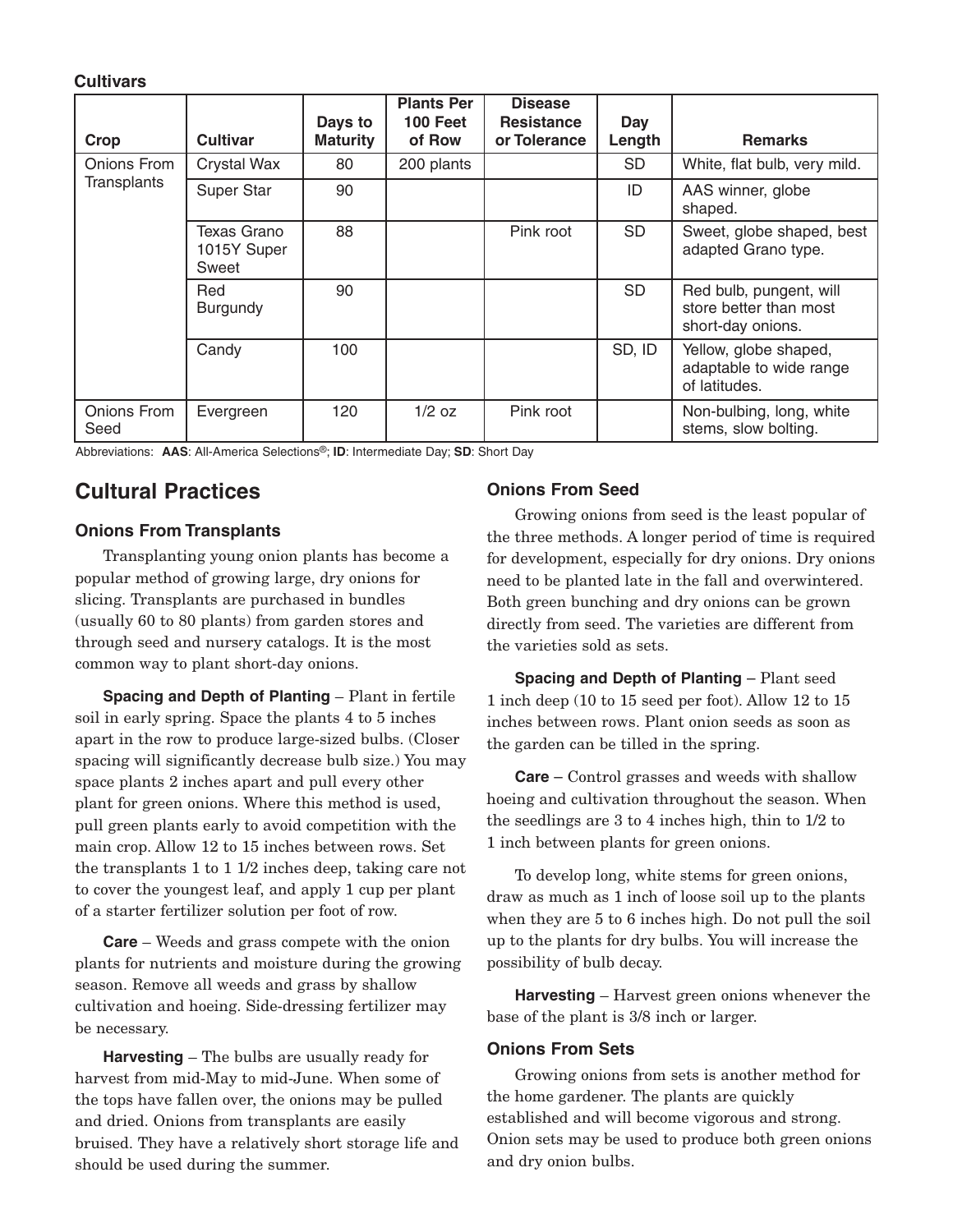**Spacing and Depth of Planting – To produce** green onions, plant the larger sets 1 1/2 inches deep with 2 inches between sets. Allow 12 to 18 inches between rows.

To produce dry onions, plant the smaller sets 1 inch deep with 2 inches between sets. Allow 12 to 18 inches between rows.

**Care** – Keep free from weeds by shallow cultivation and hoeing. To develop long, white stems for green onions, slightly hill the row with a hoe by pulling the loose soil toward the onions when the tops are 4 inches high. Do not hill onions that will be used as dry onions. Also, do not pull the soil from around the bulb and expose it to the sun. Hilling may cause the necks of the stored bulbs to rot.

**Harvesting Green Onions** – Pull green onions whenever the tops are 6 inches high. Green onions become stronger in flavor with age and increasing size. They may be used for cooking when they are too strong for eating raw.

**Harvesting Bulbs** – Remove any plants that have formed flower stalks and use immediately. They will not produce good bulbs for dry storage. Harvest in late June and early July when some of the tops have fallen over. Allow the plants to mature and the tops to fall over naturally. Breaking over the tops early interrupts growth, and the bulbs will be smaller and will not keep in storage.

Pull the plants in the morning when they are cool. Place them under dry shelter on elevated slats or screens or hang them in small bunches. Full air circulation for two to three weeks is necessary for complete drying and curing.

Cut the tops 1 1/2 to 2 inches long and place the bulbs in dry storage with good air circulation. Do not store bulbs that are bruised, cut or diseased, or that have green tops or necks. Store under cool, dry conditions. Dry onions grown from sets should keep until late winter.

**Cultivars** – Several cultivars are used for onion sets. All of these cultivars are very well adapted to Arkansas conditions. The home gardener has little choice of cultivars, however, because sets are seldom sold under the cultivar name (only red, yellow and white are designated).

Purchase firm, dormant sets early – before they begin growth in heated salesrooms. Divide the sets into two sizes before planting. Large sets (larger than a dime in diameter) are best used for green onions. If allowed to grow, these sets may "bolt" and form flower stalks. The small sets (smaller than a dime in diameter) produce the best bulbs for large, dry onions and usually do not bolt.

Round onion sets produce flat onions; elongated or torpedo sets mature into round onions. Most gardeners prefer white sets for green onions, although red or brown sets are also acceptable.

## **Common Problems**

**leaf diseases** – Botrytis blast (numerous white specks on foliage); downy mildew (pale green, oval sunken spots on leaves; purplish mold may be in the spots); purple blotch (lesions are purplish and zonate with yellow margins); white rot (a basal root with white fungal growth covering the tissue)

**bulb diseases** – neck or stem rot, bulb rot **insects** – thrips, onion root maggots

**cultural** – bulb rot from bruising, insufficient drying; split or double bulb from dry soil during bulb formation; very small bulb from too late planting or too dry soil. Sprouting when bulbs are refrigerated.

## **Harvesting and Storage**

**days to maturity** – 100 to 120 (mature bulbs) **harvest** – green onions when tops are 6 inches tall; bulbs after one-fourth or more of the tops have fallen over. Do not wait more than a week after this occurs. Allow for thorough drying before storage.

**approximate yields** – 10 to 15 pounds **amount to raise per person** – 10 to 15 pounds **storage**  $-$  cool (32 degrees F), dry (65 to 70 percent relative humidity) conditions, storage life 6 to 7 months; warm (above 72 degrees F) with 65 to 70 percent relative humidity and good air circulation, storage life 6 weeks.

**preservation** – Onions may be stored dry or pickled and canned. For fresh storage, maintain good air circulation. One effective storage method is to place onion in discarded hosiery, tie a knot and add another onion. When hosiery is filled, suspend from rafters in storage area.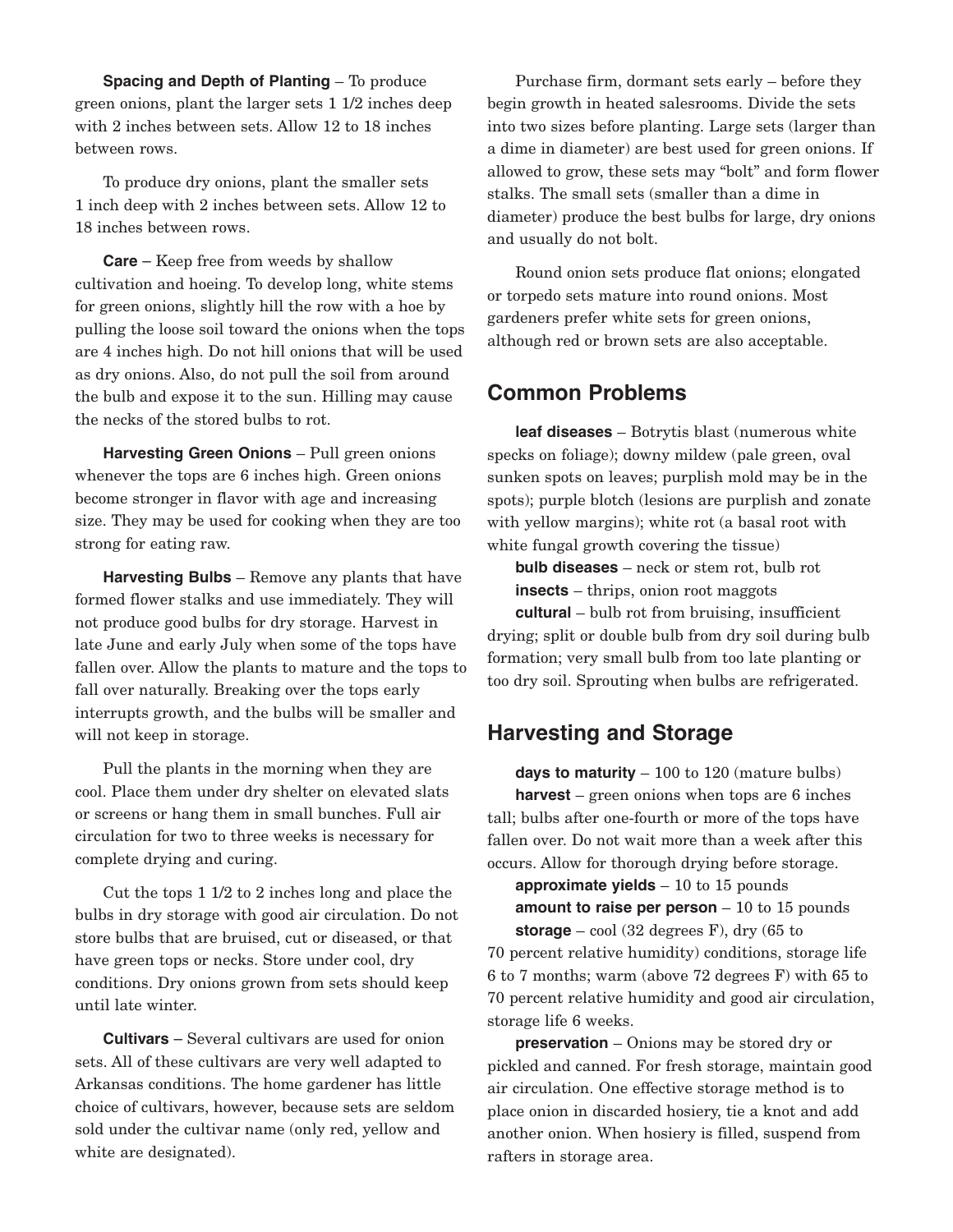# **Frequently Asked Questions**

#### **Q. I harvest my onions in late summer and they start to rot by fall. Why?**

A. Onions may start to rot at either the base or neck. Rotting at the base may be caused by soilborne fungi or carelessness in harvesting and handling. Onion bulbs that rot at the neck have either been insufficiently cured before storage or the leaves have been severely infected by fungi during the growing season. Sun scald before harvest may also result in rot.

#### **Q. What happens when onion tops are broken over?**

A. Onions stop bulb development at that point and may be immature. As a result, they will not cure or dry properly. In some cases, the rings also separate and the bulbs are of poor quality.

#### **Q. How deep should my onion transplants be set?**

A. When transplanting, place the onion plants approximately 1 inch deep or deep enough to support the plant and keep it from falling over but not covering the youngest developing leaf with soil.

#### **Q. Is it necessary to remove the garden soil from around my onion bulbs in the spring to make large bulbs?**

A. No. Bulbing of onions is controlled by length of day, variety and temperature. The onion will bulb when the required conditions are met. Removing soil around the base of the plant will not increase bulbing, although it appears to because the bulbs are visible. This effort may be more damaging for the white varieties of onions because sunburning turns the top of the bulbs green.

#### **Q. What varieties of green onions or scallions grow well in Arkansas?**

A. The term "green onion" describes an immature onion. Even the large bulb onions such as Grano or Granex can be harvested immature and used as green onions. Some gardeners who seed these varieties of onions directly in their gardens selectively thin them as they grow and use the thinnings as green onions. Evergreen Bunching and Beltsville Bunching varieties will not form bulbs but produce clusters of four to eight slender, white onion stalks.

## **Q. What is the difference between a set and a transplant?**

A. An onion set is a small bulb (1/2 to 1 inch in diameter). It is produced under conditions which rapidly produce a small bulb which, when planted, will grow into a larger bulb. An onion transplant is a plant between eight to ten weeks old that has not gone through the bulbing process. If planted at the right time, it will produce large bulbs.

# **Q. What is a bunching onion?**

A. Several types of onions are used as green bunching onions. Evergreen White Bunching and Japanese Bunching are frequently planted varieties of this type. They may be planted from seed, sets or transplants. Bunching onions are generally classed as multipliers because they propagate themselves. They are cold resistant and can be grown during winter. They will not bulb and are harvested as needed, using both the root and the tops.

#### **Q. What is a shallot?**

A. A shallot belongs to the onion family and is made up of segments called cloves. It lives for many years and is grown for its mild, onion-flavored roots. The plants grow to about 15 inches tall and often bear white or violet flowers in early summer.

#### **Q. Every year I buy onion plants to set out in my garden in the spring . Some years they make nice size bulbs and other years they don't. Why?**

A. First, obtain varieties that will bulb in your particular area. Always buy plants about the size of a lead pencil. Larger plants will not produce earlier or produce larger bulbs. Always set the plants in your garden at the right time for your area.

#### **Q. Should I break over the tops of my onion plants to get a larger bulb?**

A. No. Breaking over the tops of onion plants will not increase bulb size; it prevents bulb enlargement. Onion bulbs increase in size as sugar manufactured in the top is translocated to the bulb enlargement.